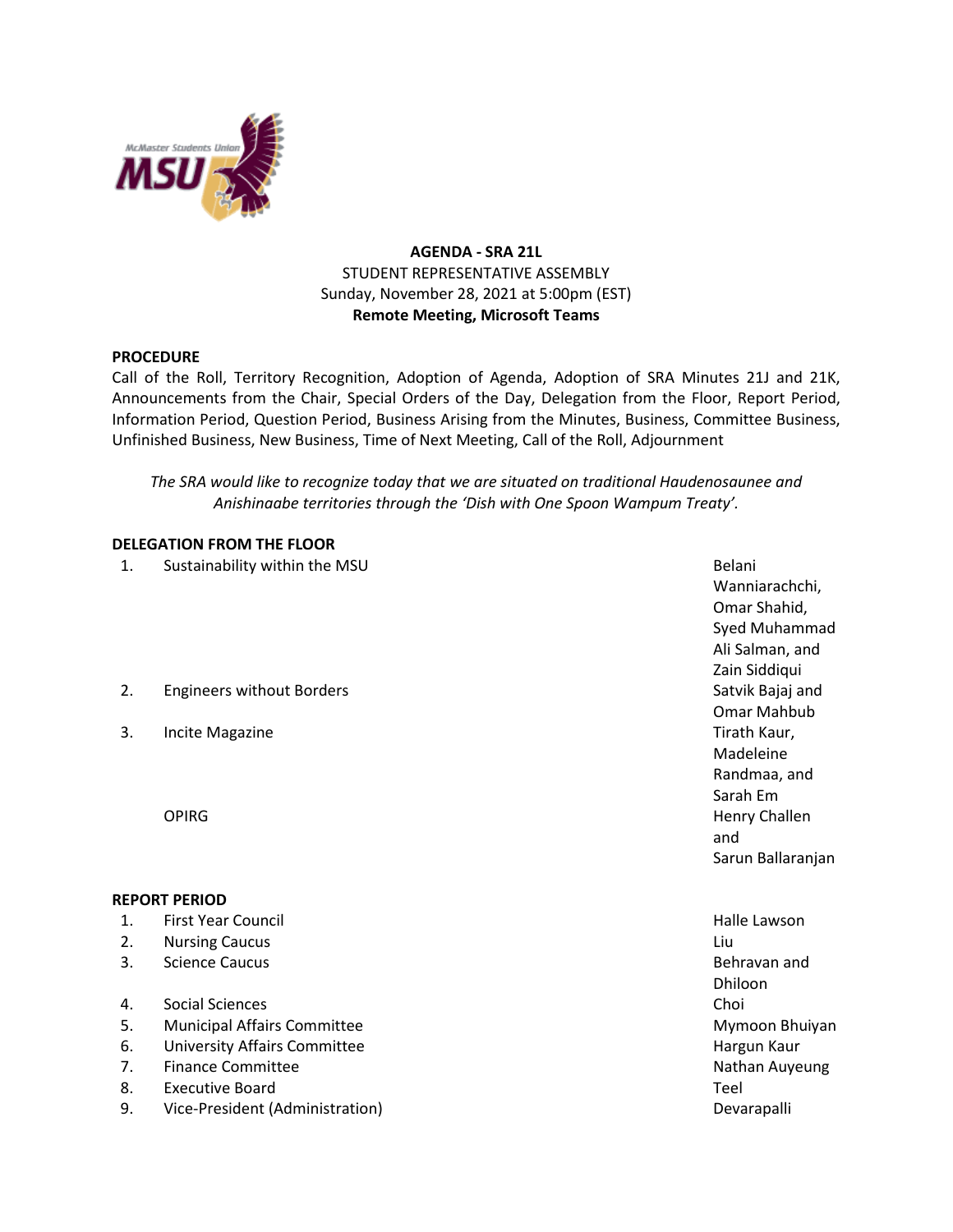10. Elections – FYC and October By-Elections Brian Zheng Brian Zheng

### **BUSINESS**

- 1. Recess for meeting of MSU Incorporated **Della-Vedova**
- 2. Committee of the Whole Engineers without Borders The Manuschi Mayachandran
- 3. Committee of the Whole Incite Magazine Jayachandran Jayachandran
- 4. Committee of the Whole OPIRG **State of the Whole OPIRG**
- 5. Open all seats on Awards Committees and the control of the Della-Vedova
- 6. Close MSU seats on Awards Committees **Committees** Della-Vedova
- 7. Close SRA seats on Awards Committee **Della-Vedova**